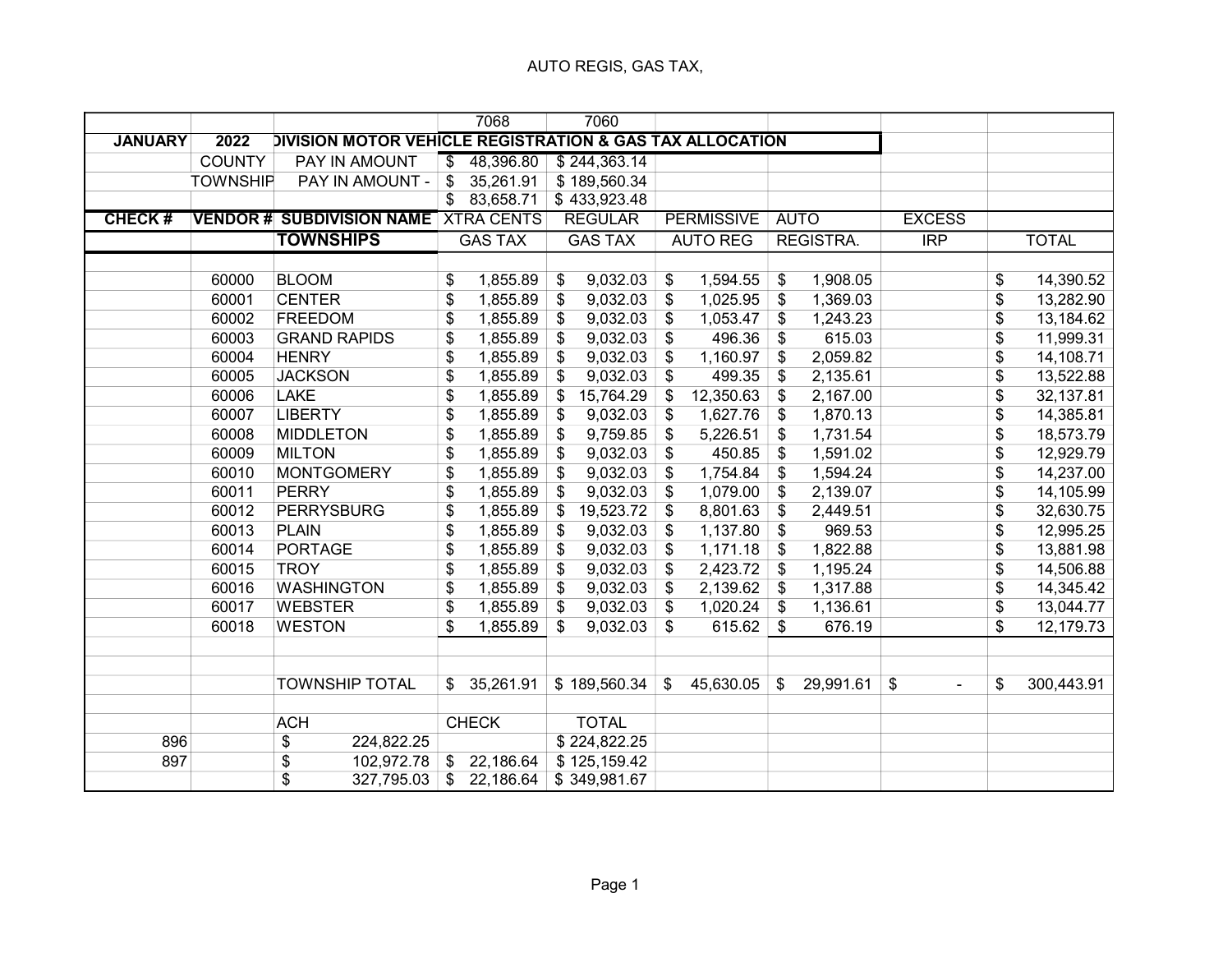|               |       |                                  | 2022 SUBDIVISION MOTOR VEHICLE REGISTRATION & GAS TAX ALLOCATION |                      |              |               |                  |
|---------------|-------|----------------------------------|------------------------------------------------------------------|----------------------|--------------|---------------|------------------|
| <b>CHECK#</b> |       | <b>VENDOR # SUBDIVISION NAME</b> |                                                                  |                      |              |               |                  |
|               |       |                                  |                                                                  |                      |              |               |                  |
|               |       | <b>MUNICIPALITIES</b>            | AUTO REG.<br><b>EXCESS IRP   TOTAL</b>                           |                      |              |               |                  |
|               | 60019 | <b>BAIRDSTOWN</b>                | 78.50<br>\$                                                      | \$                   | 78.50        |               |                  |
|               | 60020 | <b>BLOOMDALE</b>                 | 273.11<br>\$                                                     | \$                   | 273.11       |               |                  |
|               | 60021 | <b>BOWLING GREEN</b>             | 11,106.91<br>\$                                                  | \$                   | 11,106.91    |               |                  |
|               | 60022 | <b>BRADNER</b>                   | \$<br>519.12                                                     | \$                   | 519.12       |               |                  |
|               | 60023 | <b>CUSTAR</b>                    | \$<br>133.65                                                     | \$                   | 133.65       |               |                  |
|               | 60024 | <b>CYGNET</b>                    | \$<br>262.89                                                     | \$                   | 262.89       |               |                  |
|               | 60025 | <b>FOSTORIA</b>                  | \$<br>449.16                                                     | \$                   | 449.16       |               |                  |
|               | 60026 | <b>GRAND RAPIDS</b>              | \$<br>514.67                                                     | \$                   | 514.67       |               |                  |
|               | 60027 | <b>HASKINS</b>                   | \$<br>1,106.51                                                   | \$                   | 1,106.51     |               |                  |
|               | 60028 | <b>HOYTVILLE</b>                 | \$<br>100.79                                                     | \$                   | 100.79       |               |                  |
|               | 60029 | <b>JERRY CITY</b>                | \$<br>392.33                                                     | \$                   | 392.33       |               |                  |
|               | 60030 | <b>LUCKEY</b>                    | \$<br>988.59                                                     | \$                   | 988.59       |               |                  |
|               | 60031 | <b>MILLBURY</b>                  | \$<br>613.69                                                     | \$                   | 613.69       |               |                  |
|               | 60032 | <b>MILTON CENTER</b>             | \$<br>43.57                                                      | \$                   | 43.57        |               |                  |
|               | 60033 | <b>NORTH BALTIMORE</b>           | \$<br>2,764.34                                                   | \$                   | 2,764.34     |               |                  |
|               | 60034 | <b>NORTHWOOD</b>                 | \$<br>4,447.69                                                   | \$                   | 4,447.69     |               |                  |
|               | 60035 | PEMBERVILLE                      | \$<br>749.98                                                     | \$                   | 749.98       |               |                  |
|               | 60036 | <b>PERRYSBURG</b>                | 14,816.60<br>\$                                                  | \$                   | 14,816.60    |               |                  |
|               | 60037 | <b>PORTAGE</b>                   | \$<br>255.49                                                     | \$                   | 255.49       |               |                  |
|               | 60038 | <b>RISINGSUN</b>                 | \$<br>282.17                                                     | \$                   | 282.17       |               |                  |
|               | 60039 | <b>ROSSFORD</b>                  | \$<br>6,306.90                                                   | \$                   | 6,306.90     |               |                  |
|               | 60040 | <b>TONTOGANY</b>                 | \$<br>204.47                                                     | \$                   | 204.47       |               |                  |
|               | 60041 | <b>WALBRIDGE</b>                 | 1,773.09<br>\$                                                   | \$                   | 1,773.09     |               |                  |
|               | 60042 | <b>WAYNE</b>                     | \$<br>507.86                                                     | \$                   | 507.86       |               |                  |
|               | 60043 | <b>WEST MILLGROVE</b>            | \$<br>82.19                                                      | \$                   | 82.19        |               |                  |
|               | 60044 | <b>WESTON</b>                    | \$<br>763.49                                                     | \$                   | 763.49       |               |                  |
|               |       |                                  |                                                                  | \$                   |              |               |                  |
|               |       | MUNICIPAL TOTAL                  | \$49,537.76<br>\$                                                | \$<br>$\blacksquare$ | 49,537.76    |               |                  |
|               |       |                                  | \$                                                               | $\blacksquare$       |              |               |                  |
|               |       | <b>ACH Total</b>                 | \$327,795.03<br>\$49,537.76<br>\$                                | $\blacksquare$       | \$125,159.42 | \$224,822.25  | \$<br>349,981.67 |
|               |       | <b>Check Total</b>               | \$22,186.64                                                      |                      |              | Amt on billbk | \$<br>349,981.67 |
|               |       | <b>Grand Total</b>               | \$349,981.67                                                     |                      |              |               |                  |
|               |       |                                  | \$349,981.67                                                     |                      |              |               |                  |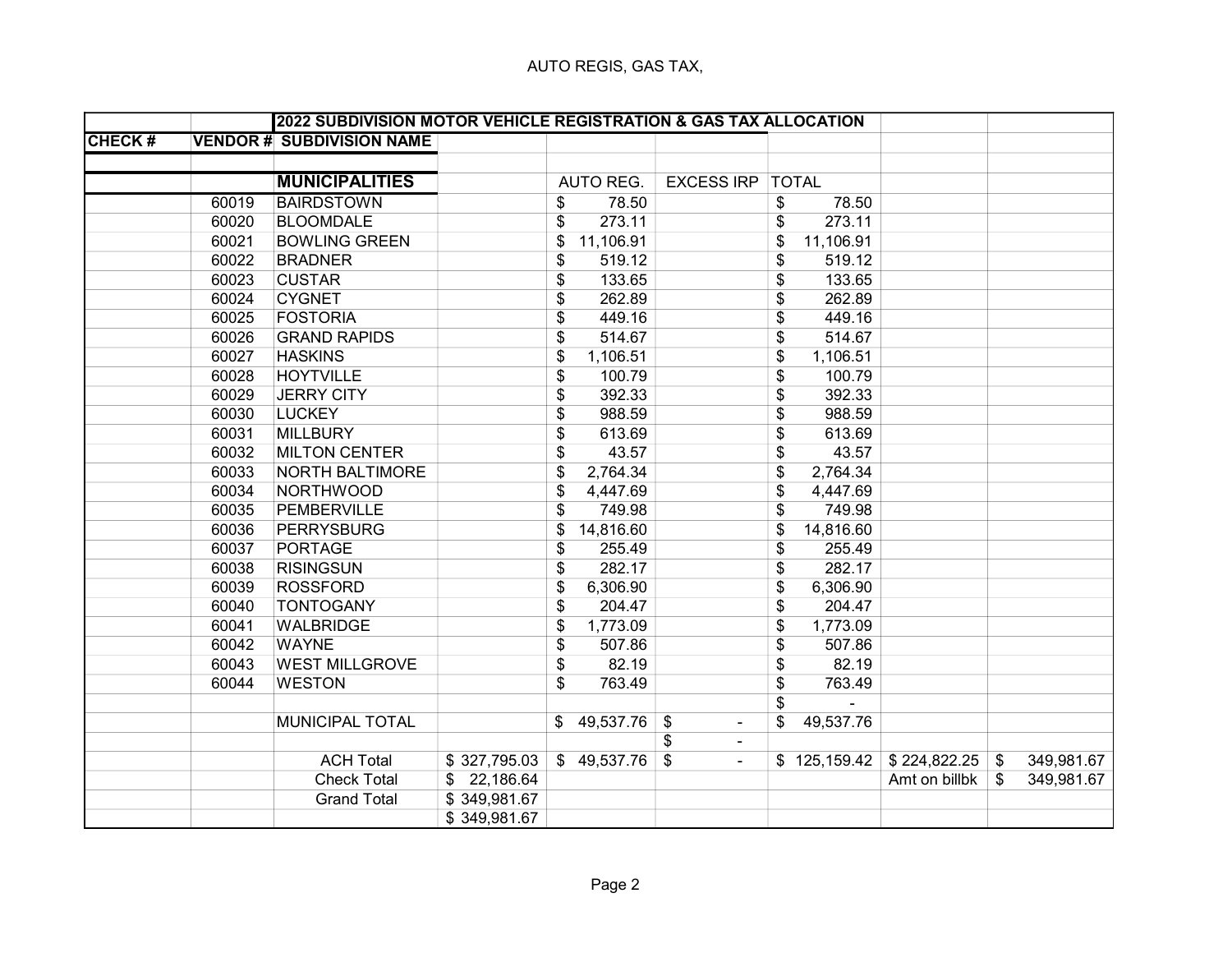|                 |                 |                                                          |                 | 7068           | 7060                      |       |                   |                           |             |                                              |                 |              |
|-----------------|-----------------|----------------------------------------------------------|-----------------|----------------|---------------------------|-------|-------------------|---------------------------|-------------|----------------------------------------------|-----------------|--------------|
| <b>FEBRUARY</b> | 2022            | DIVISION MOTOR VEHICLE REGISTRATION & GAS TAX ALLOCATION |                 |                |                           |       |                   |                           |             |                                              |                 |              |
|                 | <b>COUNTY</b>   | PAY IN AMOUNT                                            | \$              | 66,406.64      | \$250,710.11              |       |                   |                           |             |                                              |                 |              |
|                 | <b>TOWNSHIP</b> | PAY IN AMOUNT -                                          | \$              | 47,639.08      | \$193,941.90              |       |                   |                           |             |                                              |                 |              |
|                 |                 |                                                          |                 | \$114,045.72   | $\overline{$}$ 444,652.01 |       |                   |                           |             |                                              |                 |              |
| <b>CHECK#</b>   |                 | <b>VENDOR # SUBDIVISION NAME XTRA CENTS</b>              |                 |                | <b>REGULAR</b>            |       | <b>PERMISSIVE</b> |                           | <b>AUTO</b> | <b>EXCESS</b>                                |                 |              |
|                 |                 | <b>TOWNSHIPS</b>                                         |                 | <b>GAS TAX</b> | <b>GAS TAX</b>            |       | <b>AUTO REG</b>   |                           | REGISTRA.   | IRP                                          |                 | <b>TOTAL</b> |
|                 |                 |                                                          |                 |                |                           |       |                   |                           |             |                                              |                 |              |
|                 | 60000           | <b>BLOOM</b>                                             | \$              | 2,507.32       | \$<br>9,262.09            | \$    | 1,915.50          | \$                        | 1,944.08    |                                              | \$              | 15,628.99    |
|                 | 60001           | <b>CENTER</b>                                            | \$              | 2,507.32       | \$<br>9,262.09            | \$    | 1,061.00          | $\boldsymbol{\mathsf{s}}$ | 1,394.88    |                                              | \$              | 14,225.29    |
|                 | 60002           | <b>FREEDOM</b>                                           | \$              | 2,507.32       | \$<br>9,262.09            | \$    | 1,042.75          | \$                        | 1,266.71    |                                              | \$              | 14,078.87    |
|                 | 60003           | <b>GRAND RAPIDS</b>                                      | \$              | 2,507.32       | \$<br>9,262.09            | \$    | 500.00            | \$                        | 626.64      |                                              | \$              | 12,896.05    |
|                 | 60004           | <b>HENRY</b>                                             | \$              | 2,507.32       | \$<br>9,262.09            | \$    | 1,111.50          | \$                        | 2,098.72    |                                              | \$              | 14,979.63    |
|                 | 60005           | <b>JACKSON</b>                                           | \$              | 2,507.32       | \$<br>9,262.09            | \$    | 746.00            | $\boldsymbol{\mathsf{s}}$ | 2,175.94    |                                              | \$              | 14,691.35    |
|                 | 60006           | <b>LAKE</b>                                              | \$              | 2,507.32       | \$<br>15,998.27           | \$    | 10,105.75         | \$                        | 2,207.92    |                                              | \$              | 30,819.26    |
|                 | 60007           | <b>LIBERTY</b>                                           | \$              | 2,507.32       | \$<br>9,262.09            | \$    | 1,630.50          | $\boldsymbol{\mathsf{S}}$ | 1,905.45    |                                              | \$              | 15,305.36    |
|                 | 60008           | <b>MIDDLETON</b>                                         | \$              | 2,507.32       | \$<br>9,990.32            | \$    | 5,876.75          | \$                        | 1,764.24    |                                              | \$              | 20,138.63    |
|                 | 60009           | <b>MILTON</b>                                            | \$              | 2,507.32       | \$<br>9,262.09            | \$    | 444.75            | \$                        | 1,621.07    |                                              | \$              | 13,835.23    |
|                 | 60010           | <b>MONTGOMERY</b>                                        | \$              | 2,507.32       | \$<br>9,262.09            | \$    | 1,601.50          | $\boldsymbol{\mathsf{s}}$ | 1,624.35    |                                              | \$              | 14,995.26    |
|                 | 60011           | <b>PERRY</b>                                             | \$              | 2,507.32       | \$<br>9,262.09            | \$    | 1,131.25          | $\frac{1}{2}$             | 2,179.47    |                                              | \$              | 15,080.13    |
|                 | 60012           | <b>PERRYSBURG</b>                                        | \$              | 2,507.32       | \$<br>19,759.87           | \$    | 9,145.25          | \$                        | 2,495.77    |                                              | \$              | 33,908.21    |
|                 | 60013           | <b>PLAIN</b>                                             | $\overline{\$}$ | 2,507.32       | \$<br>9,262.09            | \$    | 1,164.50          | $\boldsymbol{\mathsf{S}}$ | 987.84      |                                              | \$              | 13,921.75    |
|                 | 60014           | <b>PORTAGE</b>                                           | \$              | 2,507.32       | \$<br>9,262.09            | \$    | 1,217.50          | \$                        | 1,857.31    |                                              | \$              | 14,844.22    |
|                 | 60015           | <b>TROY</b>                                              | \$              | 2,507.32       | \$<br>9,262.09            | \$    | 2,523.75          | \$                        | 1,217.81    |                                              | \$              | 15,510.97    |
|                 | 60016           | <b>WASHINGTON</b>                                        | \$              | 2,507.32       | \$<br>9,262.09            | \$    | 2,323.75          | $\boldsymbol{\mathsf{S}}$ | 1,342.77    |                                              | \$              | 15,435.93    |
|                 | 60017           | <b>WEBSTER</b>                                           | \$              | 2,507.32       | \$<br>9,262.09            | \$    | 1,115.25          | \$                        | 1,158.07    |                                              | $\overline{\$}$ | 14,042.73    |
|                 | 60018           | <b>WESTON</b>                                            | \$              | 2,507.32       | \$<br>9,262.09            | \$    | 590.50            | \$                        | 688.96      |                                              | \$              | 13,048.87    |
|                 |                 |                                                          |                 |                |                           |       |                   |                           |             |                                              |                 |              |
|                 |                 |                                                          |                 |                |                           |       |                   |                           |             |                                              |                 |              |
|                 |                 | <b>TOWNSHIP TOTAL</b>                                    | $\mathfrak{S}$  | 47,639.08      | \$193,941.90              | $\$\$ | 45,247.75         | \$                        | 30,558.00   | $\boldsymbol{\mathsf{\$}}$<br>$\blacksquare$ | \$              | 317,386.73   |
|                 |                 |                                                          |                 |                |                           |       |                   |                           |             |                                              |                 |              |
|                 |                 | <b>ACH</b>                                               |                 | <b>CHECK</b>   | <b>TOTAL</b>              |       |                   |                           |             |                                              |                 |              |
| 896             |                 | \$<br>241,580.98                                         |                 |                | \$241,580.98              |       |                   |                           |             |                                              |                 |              |
| 897             |                 | \$<br>101,444.66                                         | $\mathfrak{S}$  | 19,854.18      | \$121,298.84              |       |                   |                           |             |                                              |                 |              |
|                 |                 | $\overline{\$}$<br>343,025.64                            | \$              | 19,854.18      | \$362,879.82              |       |                   |                           |             |                                              |                 |              |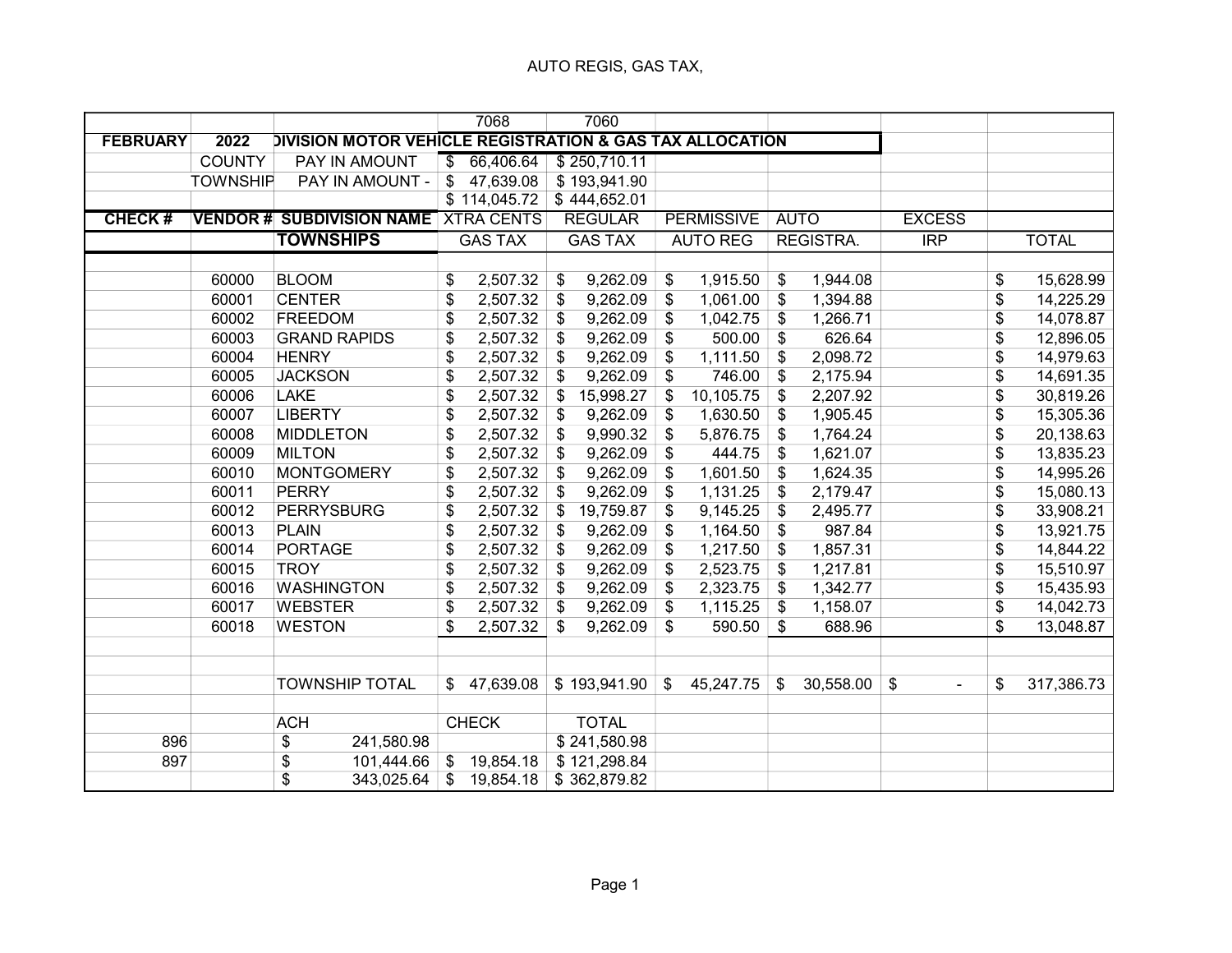|               |       | 2022 SUBDIVISION MOTOR VEHICLE REGISTRATION & GAS TAX ALLOCATION |              |                 |                         |                 |               |                           |            |
|---------------|-------|------------------------------------------------------------------|--------------|-----------------|-------------------------|-----------------|---------------|---------------------------|------------|
| <b>CHECK#</b> |       | <b>VENDOR # SUBDIVISION NAME</b>                                 |              |                 |                         |                 |               |                           |            |
|               |       |                                                                  |              |                 |                         |                 |               |                           |            |
|               |       | <b>MUNICIPALITIES</b>                                            |              | AUTO REG.       | <b>EXCESS IRP TOTAL</b> |                 |               |                           |            |
|               | 60019 | <b>BAIRDSTOWN</b>                                                |              | 46.04<br>\$     |                         | 46.04<br>\$     |               |                           |            |
|               | 60020 | <b>BLOOMDALE</b>                                                 |              | 412.40<br>\$    |                         | 412.40<br>\$    |               |                           |            |
|               | 60021 | <b>BOWLING GREEN</b>                                             |              | 10,489.51<br>\$ |                         | \$<br>10,489.51 |               |                           |            |
|               | 60022 | <b>BRADNER</b>                                                   |              | \$<br>704.44    |                         | \$<br>704.44    |               |                           |            |
|               | 60023 | <b>CUSTAR</b>                                                    |              | 125.62<br>\$    |                         | 125.62<br>\$    |               |                           |            |
|               | 60024 | <b>CYGNET</b>                                                    |              | \$<br>339.56    |                         | \$<br>339.56    |               |                           |            |
|               | 60025 | <b>FOSTORIA</b>                                                  |              | \$<br>554.67    |                         | \$<br>554.67    |               |                           |            |
|               | 60026 | <b>GRAND RAPIDS</b>                                              |              | 568.54<br>\$    |                         | 568.54<br>\$    |               |                           |            |
|               | 60027 | <b>HASKINS</b>                                                   |              | \$<br>822.85    |                         | \$<br>822.85    |               |                           |            |
|               | 60028 | <b>HOYTVILLE</b>                                                 |              | \$<br>151.43    |                         | \$<br>151.43    |               |                           |            |
|               | 60029 | <b>JERRY CITY</b>                                                |              | \$<br>289.54    |                         | \$<br>289.54    |               |                           |            |
|               | 60030 | <b>LUCKEY</b>                                                    |              | \$<br>466.48    |                         | \$<br>466.48    |               |                           |            |
|               | 60031 | <b>MILLBURY</b>                                                  |              | \$<br>1,153.59  |                         | \$<br>1,153.59  |               |                           |            |
|               | 60032 | <b>MILTON CENTER</b>                                             |              | \$<br>99.09     |                         | \$<br>99.09     |               |                           |            |
|               | 60033 | NORTH BALTIMORE                                                  |              | 1,656.81<br>\$  |                         | \$<br>1,656.81  |               |                           |            |
|               | 60034 | <b>NORTHWOOD</b>                                                 |              | \$<br>4,452.94  |                         | \$<br>4,452.94  |               |                           |            |
|               | 60035 | PEMBERVILLE                                                      |              | 683.65<br>\$    |                         | \$<br>683.65    |               |                           |            |
|               | 60036 | <b>PERRYSBURG</b>                                                |              | 14,008.49<br>\$ |                         | \$<br>14,008.49 |               |                           |            |
|               | 60037 | <b>PORTAGE</b>                                                   |              | 285.10<br>\$    |                         | \$<br>285.10    |               |                           |            |
|               | 60038 | <b>RISINGSUN</b>                                                 |              | \$<br>366.08    |                         | \$<br>366.08    |               |                           |            |
|               | 60039 | <b>ROSSFORD</b>                                                  |              | 4,521.41<br>\$  |                         | \$<br>4,521.41  |               |                           |            |
|               | 60040 | <b>TONTOGANY</b>                                                 |              | \$<br>190.81    |                         | \$<br>190.81    |               |                           |            |
|               | 60041 | <b>WALBRIDGE</b>                                                 |              | 1,480.23<br>\$  |                         | \$<br>1,480.23  |               |                           |            |
|               | 60042 | <b>WAYNE</b>                                                     |              | \$<br>545.80    |                         | \$<br>545.80    |               |                           |            |
|               | 60043 | <b>WEST MILLGROVE</b>                                            |              | \$<br>83.75     |                         | \$<br>83.75     |               |                           |            |
|               | 60044 | <b>WESTON</b>                                                    |              | 994.26<br>\$    |                         | \$<br>994.26    |               |                           |            |
|               |       |                                                                  |              |                 |                         | \$              |               |                           |            |
|               |       | MUNICIPAL TOTAL                                                  |              | \$45,493.09     | \$<br>$\blacksquare$    | \$<br>45,493.09 |               |                           |            |
|               |       |                                                                  |              |                 | \$<br>$\blacksquare$    |                 |               |                           |            |
|               |       | <b>ACH Total</b>                                                 | \$343,025.64 | \$45,493.09     | \$<br>$\blacksquare$    | \$121,298.84    | \$241,580.98  | $\mathfrak{S}$            | 362,879.82 |
|               |       | <b>Check Total</b>                                               | \$19,854.18  |                 |                         |                 | Amt on billbk | $\boldsymbol{\mathsf{s}}$ | 362,879.82 |
|               |       | <b>Grand Total</b>                                               | \$362,879.82 |                 |                         |                 |               |                           |            |
|               |       |                                                                  | \$362,879.82 |                 |                         |                 |               |                           |            |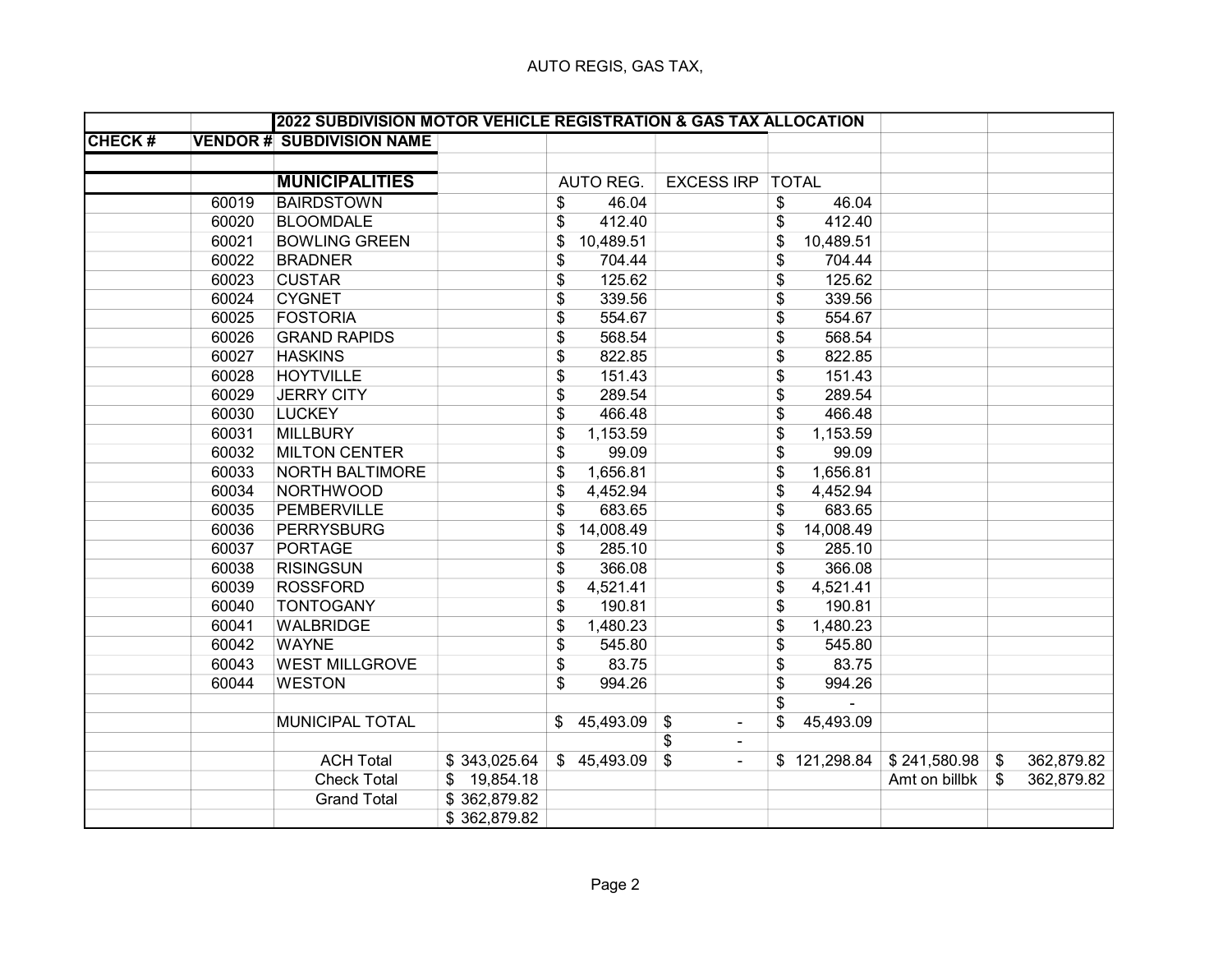|               |                 |                                                          |                          | 7068           |                           | 7060           |                   |                   |                           |             |                                                        |                          |              |
|---------------|-----------------|----------------------------------------------------------|--------------------------|----------------|---------------------------|----------------|-------------------|-------------------|---------------------------|-------------|--------------------------------------------------------|--------------------------|--------------|
| <b>MARCH</b>  | 2022            | DIVISION MOTOR VEHICLE REGISTRATION & GAS TAX ALLOCATION |                          |                |                           |                |                   |                   |                           |             |                                                        |                          |              |
|               | <b>COUNTY</b>   | PAY IN AMOUNT                                            | $\overline{\mathcal{S}}$ | 60,689.92      |                           | \$235,621.79   |                   |                   |                           |             |                                                        |                          |              |
|               | <b>TOWNSHIP</b> | PAY IN AMOUNT -                                          | $\mathfrak{L}$           | 43,710.26      |                           | \$181,535.43   |                   |                   |                           |             |                                                        |                          |              |
|               |                 |                                                          |                          | \$104,400.18   |                           | \$417,157.22   |                   |                   |                           |             |                                                        |                          |              |
| <b>CHECK#</b> |                 | <b>VENDOR # SUBDIVISION NAME XTRA CENTS</b>              |                          |                |                           | <b>REGULAR</b> |                   | <b>PERMISSIVE</b> |                           | <b>AUTO</b> | <b>EXCESS</b>                                          |                          |              |
|               |                 | <b>TOWNSHIPS</b>                                         |                          | <b>GAS TAX</b> |                           | <b>GAS TAX</b> |                   | <b>AUTO REG</b>   |                           | REGISTRA.   | $\overline{IRP}$                                       |                          | <b>TOTAL</b> |
|               |                 |                                                          |                          |                |                           |                |                   |                   |                           |             |                                                        |                          |              |
|               | 60000           | <b>BLOOM</b>                                             | \$                       | 2,300.54       | \$                        | 8,705.45       | \$                | 1,642.50          | \$                        | 1,819.99    |                                                        | \$                       | 14,468.48    |
|               | 60001           | <b>CENTER</b>                                            | \$                       | 2,300.54       | $\boldsymbol{\mathsf{s}}$ | 8,705.45       | \$                | 1,027.25          | \$                        | 1,305.84    |                                                        | \$                       | 13,339.08    |
|               | 60002           | <b>FREEDOM</b>                                           | \$                       | 2,300.54       | \$                        | 8,705.45       | \$                | 1,066.75          | \$                        | 1,185.85    |                                                        | \$                       | 13,258.59    |
|               | 60003           | <b>GRAND RAPIDS</b>                                      | \$                       | 2,300.54       | $\boldsymbol{\mathsf{S}}$ | 8,705.45       | \$                | 514.25            | \$                        | 586.64      |                                                        | $\overline{\mathcal{L}}$ | 12,106.88    |
|               | 60004           | <b>HENRY</b>                                             | \$                       | 2,300.54       | \$                        | 8,705.45       | \$                | 949.00            | \$                        | 1,964.75    |                                                        | $\overline{\mathcal{L}}$ | 13,919.74    |
|               | 60005           | <b>JACKSON</b>                                           | \$                       | 2,300.54       | \$                        | 8,705.45       | \$                | 716.75            | \$                        | 2,037.05    |                                                        | \$                       | 13,759.79    |
|               | 60006           | <b>LAKE</b>                                              | \$                       | 2,300.54       | \$                        | 14,637.72      | \$                | 11,175.00         | $\boldsymbol{\mathsf{s}}$ | 2,066.98    |                                                        | \$                       | 30,180.24    |
|               | 60007           | <b>LIBERTY</b>                                           | \$                       | 2,300.54       | \$                        | 8,705.45       | \$                | 1,603.50          | \$                        | 1,783.82    |                                                        | \$                       | 14,393.31    |
|               | 60008           | <b>MIDDLETON</b>                                         | \$                       | 2,300.54       | $\boldsymbol{\mathsf{s}}$ | 9,268.22       | \$                | 4,739.25          | \$                        | 1,651.62    |                                                        | \$                       | 17,959.63    |
|               | 60009           | <b>MILTON</b>                                            | \$                       | 2,300.54       | \$                        | 8,705.45       | \$                | 490.50            | \$                        | 1,517.59    |                                                        | \$                       | 13,014.08    |
|               | 60010           | <b>MONTGOMERY</b>                                        | \$                       | 2,300.54       | $\boldsymbol{\mathsf{s}}$ | 8,705.45       | \$                | 1,651.00          | \$                        | 1,520.66    |                                                        | \$                       | 14,177.65    |
|               | 60011           | <b>PERRY</b>                                             | \$                       | 2,300.54       | \$                        | 8,705.45       | \$                | 1,044.25          | \$                        | 2,040.35    |                                                        | \$                       | 14,090.59    |
|               | 60012           | <b>PERRYSBURG</b>                                        | $\overline{\$}$          | 2,300.54       | \$                        | 18,342.29      | \$                | 8,568.00          | \$                        | 2,336.46    |                                                        | $\overline{\$}$          | 31,547.29    |
|               | 60013           | <b>PLAIN</b>                                             | \$                       | 2,300.54       | \$                        | 8,705.45       | \$                | 1,129.25          | $\$\$                     | 924.79      |                                                        | \$                       | 13,060.03    |
|               | 60014           | <b>PORTAGE</b>                                           | \$                       | 2,300.54       | \$                        | 8,705.45       | \$                | 1,138.00          | \$                        | 1,738.75    |                                                        | \$                       | 13,882.74    |
|               | 60015           | <b>TROY</b>                                              | \$                       | 2,300.54       | \$                        | 8,705.45       | \$                | 2,466.75          | \$                        | 1,140.08    |                                                        | $\overline{\$}$          | 14,612.82    |
|               | 60016           | <b>WASHINGTON</b>                                        | \$                       | 2,300.54       | \$                        | 8,705.45       | $\boldsymbol{\$}$ | 2,177.50          | \$                        | 1,257.06    |                                                        | \$                       | 14,440.55    |
|               | 60017           | <b>WEBSTER</b>                                           | \$                       | 2,300.54       | $\boldsymbol{\mathsf{s}}$ | 8,705.45       | \$                | 1,069.50          | \$                        | 1,084.15    |                                                        | $\overline{\$}$          | 13,159.64    |
|               | 60018           | <b>WESTON</b>                                            | \$                       | 2,300.54       | \$                        | 8,705.45       | \$                | 637.25            | \$                        | 644.99      |                                                        | \$                       | 12,288.23    |
|               |                 |                                                          |                          |                |                           |                |                   |                   |                           |             |                                                        |                          |              |
|               |                 |                                                          |                          |                |                           |                |                   |                   |                           |             |                                                        |                          |              |
|               |                 | <b>TOWNSHIP TOTAL</b>                                    |                          | \$43,710.26    |                           | \$181,535.43   | $\sqrt[6]{2}$     | 43,806.25         | \$                        | 28,607.42   | $\boldsymbol{\mathsf{\$}}$<br>$\overline{\phantom{a}}$ | \$                       | 297,659.36   |
|               |                 |                                                          |                          |                |                           |                |                   |                   |                           |             |                                                        |                          |              |
|               |                 | <b>ACH</b>                                               |                          | <b>CHECK</b>   |                           | <b>TOTAL</b>   |                   |                   |                           |             |                                                        |                          |              |
| 896           |                 | \$<br>225,245.69                                         |                          |                |                           | \$225,245.69   |                   |                   |                           |             |                                                        |                          |              |
| 897           |                 | \$<br>112,876.42                                         | $\mathfrak{S}$           | 19,406.65      |                           | \$132,283.07   |                   |                   |                           |             |                                                        |                          |              |
|               |                 | $\overline{\$}$<br>338,122.11                            | \$                       | 19,406.65      |                           | \$357,528.76   |                   |                   |                           |             |                                                        |                          |              |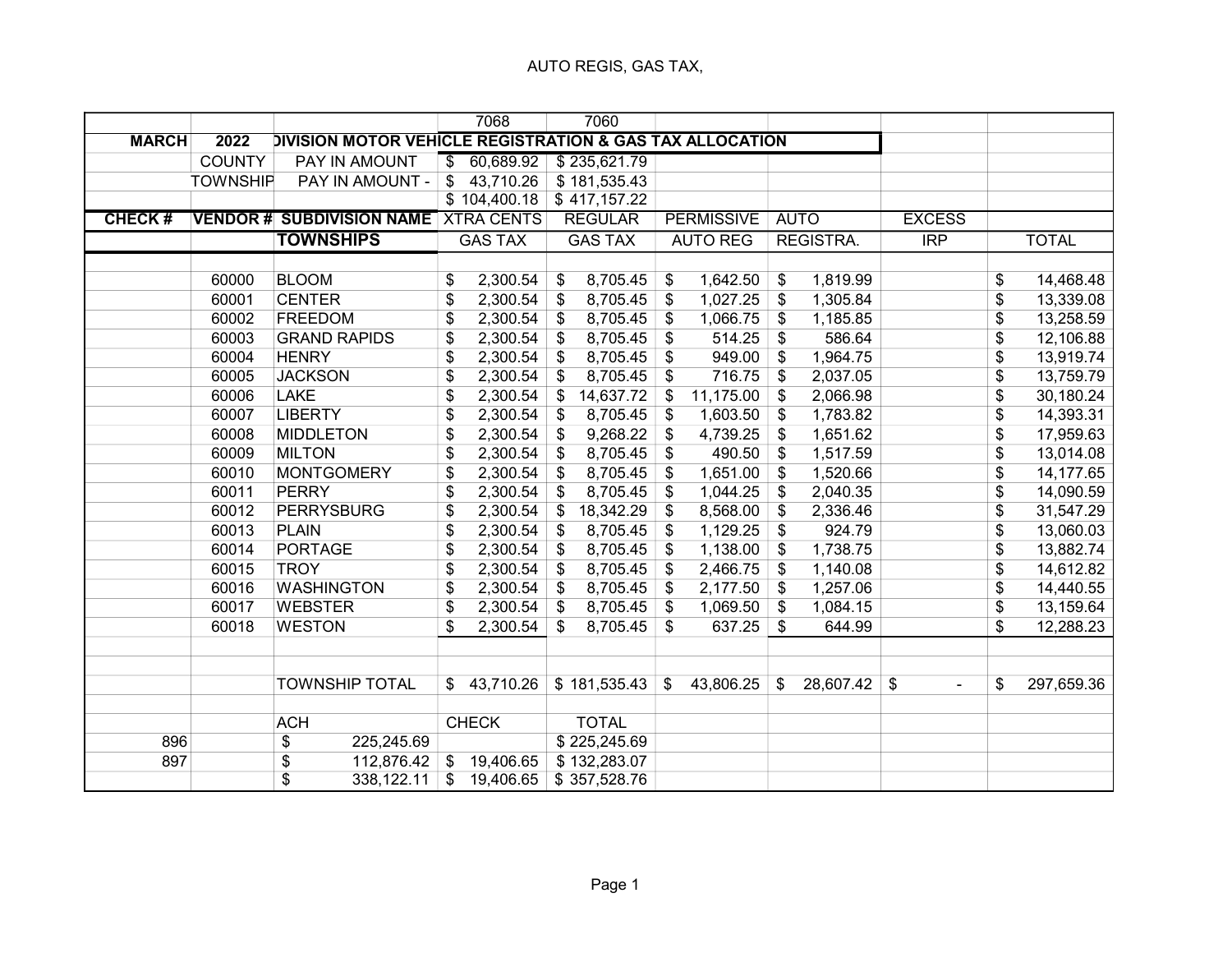|               |       | 2022 SUBDIVISION MOTOR VEHICLE REGISTRATION & GAS TAX ALLOCATION |              |                 |                      |                 |               |              |            |
|---------------|-------|------------------------------------------------------------------|--------------|-----------------|----------------------|-----------------|---------------|--------------|------------|
| <b>CHECK#</b> |       | <b>VENDOR # SUBDIVISION NAME</b>                                 |              |                 |                      |                 |               |              |            |
|               |       |                                                                  |              |                 |                      |                 |               |              |            |
|               |       | <b>MUNICIPALITIES</b>                                            |              | AUTO REG.       | <b>EXCESS IRP</b>    | <b>TOTAL</b>    |               |              |            |
|               | 60019 | <b>BAIRDSTOWN</b>                                                |              | 54.26<br>\$     |                      | \$<br>54.26     |               |              |            |
|               | 60020 | <b>BLOOMDALE</b>                                                 |              | 287.40<br>\$    |                      | 287.40<br>\$    |               |              |            |
|               | 60021 | <b>BOWLING GREEN</b>                                             |              | \$<br>10,645.49 |                      | \$<br>10,645.49 |               |              |            |
|               | 60022 | <b>BRADNER</b>                                                   |              | \$<br>434.64    |                      | \$<br>434.64    |               |              |            |
|               | 60023 | <b>CUSTAR</b>                                                    |              | 98.42<br>\$     |                      | 98.42<br>\$     |               |              |            |
|               | 60024 | <b>CYGNET</b>                                                    |              | 357.20<br>\$    |                      | 357.20<br>\$    |               |              |            |
|               | 60025 | <b>FOSTORIA</b>                                                  |              | \$<br>503.63    |                      | \$<br>503.63    |               |              |            |
|               | 60026 | <b>GRAND RAPIDS</b>                                              |              | \$<br>666.82    |                      | \$<br>666.82    |               |              |            |
|               | 60027 | <b>HASKINS</b>                                                   |              | \$<br>713.03    |                      | 713.03<br>\$    |               |              |            |
|               | 60028 | <b>HOYTVILLE</b>                                                 |              | 158.96<br>\$    |                      | 158.96<br>\$    |               |              |            |
|               | 60029 | <b>JERRY CITY</b>                                                |              | 279.77<br>\$    |                      | 279.77<br>\$    |               |              |            |
|               | 60030 | <b>LUCKEY</b>                                                    |              | 621.50<br>\$    |                      | 621.50<br>\$    |               |              |            |
|               | 60031 | <b>MILLBURY</b>                                                  |              | 6,443.24<br>\$  |                      | \$<br>6,443.24  |               |              |            |
|               | 60032 | <b>MILTON CENTER</b>                                             |              | 73.34<br>\$     |                      | \$<br>73.34     |               |              |            |
|               | 60033 | <b>NORTH BALTIMORE</b>                                           |              | \$<br>1,845.17  |                      | \$<br>1,845.17  |               |              |            |
|               | 60034 | <b>NORTHWOOD</b>                                                 |              | \$<br>7,477.80  |                      | \$<br>7,477.80  |               |              |            |
|               | 60035 | <b>PEMBERVILLE</b>                                               |              | 679.22<br>\$    |                      | \$<br>679.22    |               |              |            |
|               | 60036 | <b>PERRYSBURG</b>                                                |              | 15,495.44<br>\$ |                      | \$<br>15,495.44 |               |              |            |
|               | 60037 | <b>PORTAGE</b>                                                   |              | \$<br>145.93    |                      | \$<br>145.93    |               |              |            |
|               | 60038 | <b>RISINGSUN</b>                                                 |              | 235.31<br>\$    |                      | 235.31<br>\$    |               |              |            |
|               | 60039 | <b>ROSSFORD</b>                                                  |              | 2,905.06<br>\$  |                      | \$<br>2,905.06  |               |              |            |
|               | 60040 | <b>TONTOGANY</b>                                                 |              | 251.96<br>\$    |                      | \$<br>251.96    |               |              |            |
|               | 60041 | <b>WALBRIDGE</b>                                                 |              | 8,237.16<br>\$  |                      | 8,237.16<br>\$  |               |              |            |
|               | 60042 | <b>WAYNE</b>                                                     |              | 483.44<br>\$    |                      | \$<br>483.44    |               |              |            |
|               | 60043 | <b>WEST MILLGROVE</b>                                            |              | 88.62<br>\$     |                      | 88.62<br>\$     |               |              |            |
|               | 60044 | <b>WESTON</b>                                                    |              | 686.59<br>\$    |                      | \$<br>686.59    |               |              |            |
|               |       |                                                                  |              |                 |                      | \$              |               |              |            |
|               |       | MUNICIPAL TOTAL                                                  |              | \$59,869.40     | \$<br>$\blacksquare$ | \$<br>59,869.40 |               |              |            |
|               |       |                                                                  |              |                 | \$<br>$\blacksquare$ |                 |               |              |            |
|               |       | <b>ACH Total</b>                                                 | \$338,122.11 | \$59,869.40     | \$<br>$\blacksquare$ | \$132,283.07    | \$225,245.69  | $\mathbb{S}$ | 357,528.76 |
|               |       | <b>Check Total</b>                                               | \$19,406.65  |                 |                      |                 | Amt on billbk | \$           | 357,528.76 |
|               |       | <b>Grand Total</b>                                               | \$357,528.76 |                 |                      |                 |               |              |            |
|               |       |                                                                  | \$357,528.76 |                 |                      |                 |               |              |            |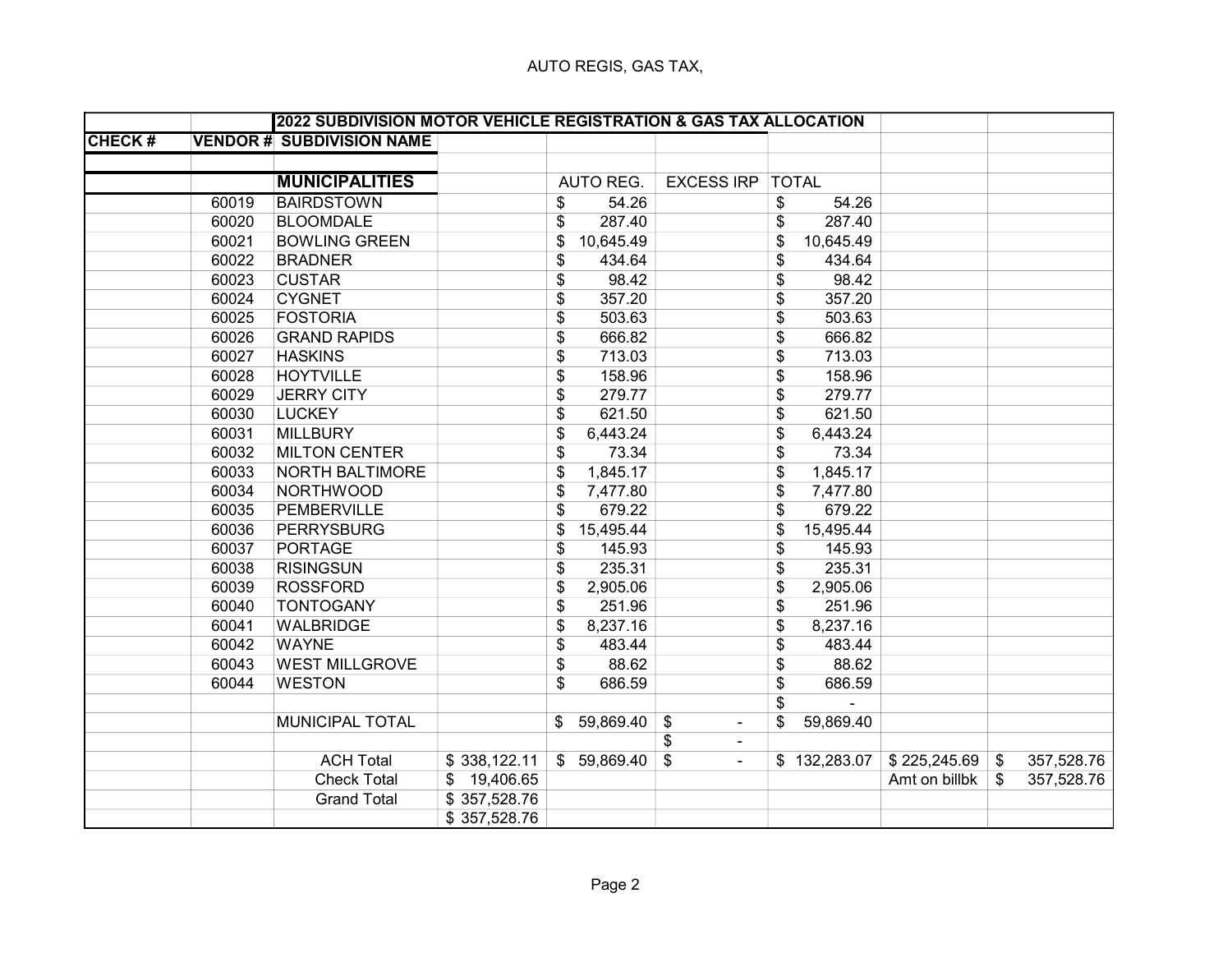|               |                 |                                                          |                          | 7068           |                           | 7060                     |                           |                   |                   |                  |                      |                         |              |
|---------------|-----------------|----------------------------------------------------------|--------------------------|----------------|---------------------------|--------------------------|---------------------------|-------------------|-------------------|------------------|----------------------|-------------------------|--------------|
| <b>APRIL</b>  | 2022            | DIVISION MOTOR VEHICLE REGISTRATION & GAS TAX ALLOCATION |                          |                |                           |                          |                           |                   |                   |                  |                      |                         |              |
|               | <b>COUNTY</b>   | PAY IN AMOUNT                                            | $\overline{\mathcal{S}}$ | 41,988.37      |                           | \$223,318.18             |                           |                   |                   |                  |                      |                         |              |
|               | <b>TOWNSHIP</b> | PAY IN AMOUNT -                                          | \$                       | 30,857.71      |                           | \$172,502.62             |                           |                   |                   |                  |                      |                         |              |
|               |                 |                                                          | $\overline{\$}$          | 72,846.08      |                           | \$395,820.80             |                           |                   |                   |                  |                      |                         |              |
| <b>CHECK#</b> |                 | <b>VENDOR # SUBDIVISION NAME XTRA CENTS</b>              |                          |                |                           | <b>REGULAR</b>           |                           | <b>PERMISSIVE</b> |                   | <b>AUTO</b>      | <b>EXCESS</b>        |                         |              |
|               |                 | <b>TOWNSHIPS</b>                                         |                          | <b>GAS TAX</b> |                           | <b>GAS TAX</b>           |                           | <b>AUTO REG</b>   |                   | <b>REGISTRA.</b> | IRP                  |                         | <b>TOTAL</b> |
|               |                 |                                                          |                          |                |                           |                          |                           |                   |                   |                  |                      |                         |              |
|               | 60000           | <b>BLOOM</b>                                             | \$                       | 1,624.09       | \$                        | 8,254.77                 | \$                        | 1,759.98          | \$                | 2,330.19         |                      | \$                      | 13,969.03    |
|               | 60001           | <b>CENTER</b>                                            | \$                       | 1,624.09       | \$                        | 8,254.77                 | \$                        | 1,085.15          | \$                | 1,671.92         |                      | \$                      | 12,635.93    |
|               | 60002           | <b>FREEDOM</b>                                           | \$                       | 1,624.09       | $\frac{1}{2}$             | 8,254.77                 | \$                        | 1,090.89          | \$                | 1,518.29         |                      | \$                      | 12,488.04    |
|               | 60003           | <b>GRAND RAPIDS</b>                                      | \$                       | 1,624.09       | \$                        | 8,254.77                 | \$                        | 472.34            | \$                | 751.10           |                      | $\sqrt[6]{\frac{1}{2}}$ | 11,102.30    |
|               | 60004           | <b>HENRY</b>                                             | \$                       | 1,624.09       | $\boldsymbol{\mathsf{s}}$ | 8,254.77                 | \$                        | 1,511.65          | \$                | 2,515.54         |                      | \$                      | 13,906.05    |
|               | 60005           | <b>JACKSON</b>                                           | \$                       | 1,624.09       | \$                        | 8,254.77                 | \$                        | 606.46            | \$                | 2,608.10         |                      | \$                      | 13,093.42    |
|               | 60006           | <b>LAKE</b>                                              | \$                       | 1,624.09       | \$                        | 14,014.24                | \$                        | 10,200.18         | \$                | 2,646.43         |                      | \$                      | 28,484.94    |
|               | 60007           | <b>LIBERTY</b>                                           | \$                       | 1,624.09       | \$                        | 8,254.77                 | \$                        | 1,658.41          | \$                | 2,283.89         |                      | \$                      | 13,821.16    |
|               | 60008           | <b>MIDDLETON</b>                                         | \$                       | 1,624.09       | \$                        | 8,801.15                 | $\boldsymbol{\mathsf{S}}$ | 5,423.22          | \$                | 2,114.63         |                      | \$                      | 17,963.09    |
|               | 60009           | <b>MILTON</b>                                            | \$                       | 1,624.09       | $\boldsymbol{\mathsf{S}}$ | 8,254.77                 | \$                        | 516.82            | \$                | 1,943.03         |                      | \$                      | 12,338.71    |
|               | 60010           | <b>MONTGOMERY</b>                                        | \$                       | 1,624.09       | \$                        | 8,254.77                 | \$                        | 1,644.44          | \$                | 1,946.96         |                      | \$                      | 13,470.26    |
|               | 60011           | <b>PERRY</b>                                             | \$                       | 1,624.09       | \$                        | 8,254.77                 | $\frac{1}{2}$             | 1,153.16          | \$                | 2,612.33         |                      | \$                      | 13,644.35    |
|               | 60012           | <b>PERRYSBURG</b>                                        | \$                       | 1,624.09       | \$                        | 17,610.91                | \$                        | 9,231.41          | \$                | 2,991.45         |                      | \$                      | 31,457.86    |
|               | 60013           | <b>PLAIN</b>                                             | $\overline{\$}$          | 1,624.09       | \$                        | 8,254.77                 | \$                        | 1,212.69          | $\boldsymbol{\$}$ | 1,184.03         |                      | $\overline{\$}$         | 12,275.58    |
|               | 60014           | <b>PORTAGE</b>                                           | \$                       | 1,624.09       | $\boldsymbol{\mathsf{S}}$ | 8,254.77                 | \$                        | 1,251.37          | \$                | 2,226.19         |                      | \$                      | 13,356.42    |
|               | 60015           | <b>TROY</b>                                              | \$                       | 1,624.09       | \$                        | 8,254.77                 | \$                        | 2,440.82          | \$                | 1,459.68         |                      | \$                      | 13,779.36    |
|               | 60016           | <b>WASHINGTON</b>                                        | \$                       | 1,624.09       | \$                        | 8,254.77                 | $\boldsymbol{\mathsf{s}}$ | 2,204.19          | \$                | 1,609.45         |                      | \$                      | 13,692.50    |
|               | 60017           | <b>WEBSTER</b>                                           | \$                       | 1,624.09       | $\boldsymbol{\mathsf{s}}$ | 8,254.77                 | $\mathfrak{F}$            | 1,140.14          | \$                | 1,388.08         |                      | \$                      | 12,407.08    |
|               | 60018           | <b>WESTON</b>                                            | \$                       | 1,624.09       | \$                        | 8,254.77                 | $\mathfrak{F}$            | 595.33            | \$                | 825.80           |                      | \$                      | 11,299.99    |
|               |                 |                                                          |                          |                |                           |                          |                           |                   |                   |                  |                      |                         |              |
|               |                 |                                                          |                          |                |                           |                          |                           |                   |                   |                  |                      |                         |              |
|               |                 | <b>TOWNSHIP TOTAL</b>                                    | \$                       | 30,857.71      |                           | \$172,502.62             | $\sqrt[6]{2}$             | 45,198.65         | $\$\$             | 36,627.09        | \$<br>$\blacksquare$ | \$                      | 285,186.07   |
|               |                 |                                                          |                          |                |                           |                          |                           |                   |                   |                  |                      |                         |              |
|               |                 | <b>ACH</b>                                               |                          | <b>CHECK</b>   |                           | <b>TOTAL</b>             |                           |                   |                   |                  |                      |                         |              |
| 896           |                 | \$<br>203,360.33                                         |                          |                |                           | \$203,360.33             |                           |                   |                   |                  |                      |                         |              |
| 897           |                 | \$<br>111,463.93                                         |                          | \$25,931.07    |                           | $\overline{$}137,395.00$ |                           |                   |                   |                  |                      |                         |              |
|               |                 | $\overline{\$}$<br>314,824.26                            | \$                       | 25,931.07      |                           | \$340,755.33             |                           |                   |                   |                  |                      |                         |              |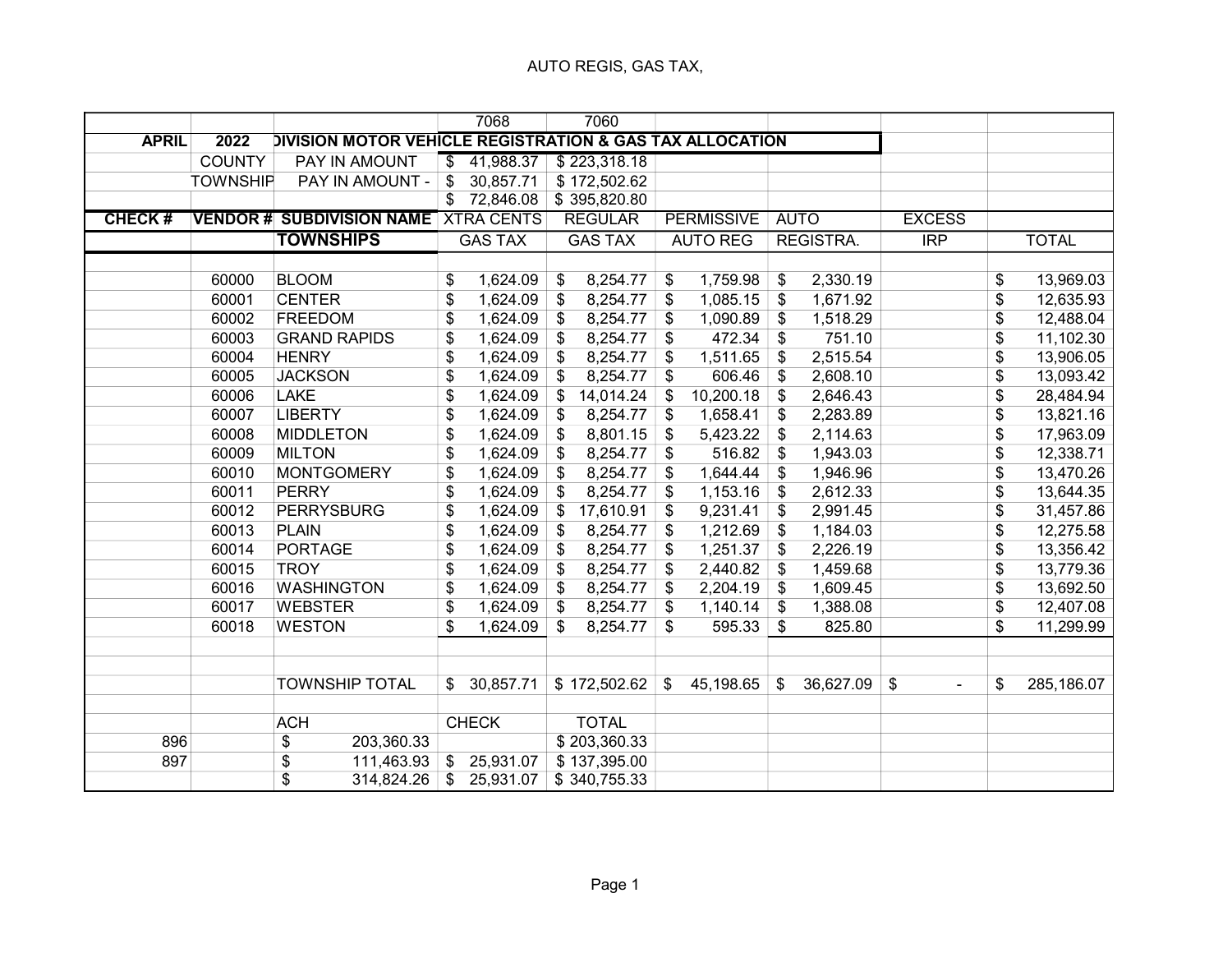|               |       | 2022 SUBDIVISION MOTOR VEHICLE REGISTRATION & GAS TAX ALLOCATION |              |             |                                             |              |              |               |                |            |
|---------------|-------|------------------------------------------------------------------|--------------|-------------|---------------------------------------------|--------------|--------------|---------------|----------------|------------|
| <b>CHECK#</b> |       | <b>VENDOR # SUBDIVISION NAME</b>                                 |              |             |                                             |              |              |               |                |            |
|               |       |                                                                  |              |             |                                             |              |              |               |                |            |
|               |       | <b>MUNICIPALITIES</b>                                            |              | AUTO REG.   | <b>EXCESS IRP</b>                           | <b>TOTAL</b> |              |               |                |            |
|               | 60019 | <b>BAIRDSTOWN</b>                                                | \$           | 71.14       |                                             | \$           | 71.14        |               |                |            |
|               | 60020 | <b>BLOOMDALE</b>                                                 | \$           | 780.25      |                                             | \$           | 780.25       |               |                |            |
|               | 60021 | <b>BOWLING GREEN</b>                                             | \$           | 10,456.32   |                                             | \$           | 10,456.32    |               |                |            |
|               | 60022 | <b>BRADNER</b>                                                   | \$           | 763.76      |                                             | \$           | 763.76       |               |                |            |
|               | 60023 | <b>CUSTAR</b>                                                    | \$           | 137.25      |                                             | \$           | 137.25       |               |                |            |
|               | 60024 | <b>CYGNET</b>                                                    | \$           | 670.77      |                                             | \$           | 670.77       |               |                |            |
|               | 60025 | <b>FOSTORIA</b>                                                  | \$           | 648.08      |                                             | \$           | 648.08       |               |                |            |
|               | 60026 | <b>GRAND RAPIDS</b>                                              | \$           | 573.67      |                                             | \$           | 573.67       |               |                |            |
|               | 60027 | <b>HASKINS</b>                                                   | \$           | 661.46      |                                             | \$           | 661.46       |               |                |            |
|               | 60028 | <b>HOYTVILLE</b>                                                 | \$           | 124.54      |                                             | \$           | 124.54       |               |                |            |
|               | 60029 | <b>JERRY CITY</b>                                                | \$           | 519.72      |                                             | \$           | 519.72       |               |                |            |
|               | 60030 | <b>LUCKEY</b>                                                    | \$           | 795.08      |                                             | \$           | 795.08       |               |                |            |
|               | 60031 | <b>MILLBURY</b>                                                  | \$           | 1,423.21    |                                             | \$           | 1,423.21     |               |                |            |
|               | 60032 | <b>MILTON CENTER</b>                                             | \$           | 171.57      |                                             | \$           | 171.57       |               |                |            |
|               | 60033 | <b>NORTH BALTIMORE</b>                                           | \$           | 1,882.18    |                                             | \$           | 1,882.18     |               |                |            |
|               | 60034 | NORTHWOOD                                                        | \$           | 3,815.79    |                                             | \$           | 3,815.79     |               |                |            |
|               | 60035 | <b>PEMBERVILLE</b>                                               | \$           | 2,739.93    |                                             | \$           | 2,739.93     |               |                |            |
|               | 60036 | <b>PERRYSBURG</b>                                                | \$           | 20,681.65   |                                             | \$           | 20,681.65    |               |                |            |
|               | 60037 | <b>PORTAGE</b>                                                   | \$           | 371.88      |                                             | \$           | 371.88       |               |                |            |
|               | 60038 | <b>RISINGSUN</b>                                                 | \$           | 172.65      |                                             | \$           | 172.65       |               |                |            |
|               | 60039 | <b>ROSSFORD</b>                                                  | \$           | 3,803.84    |                                             | \$           | 3,803.84     |               |                |            |
|               | 60040 | <b>TONTOGANY</b>                                                 | \$           | 687.76      |                                             | \$           | 687.76       |               |                |            |
|               | 60041 | <b>WALBRIDGE</b>                                                 | \$           | 1,925.11    |                                             | \$           | 1,925.11     |               |                |            |
|               | 60042 | <b>WAYNE</b>                                                     | \$           | 492.68      |                                             | \$           | 492.68       |               |                |            |
|               | 60043 | <b>WEST MILLGROVE</b>                                            | \$           | 176.41      |                                             | \$           | 176.41       |               |                |            |
|               | 60044 | <b>WESTON</b>                                                    | \$           | 1,022.56    |                                             | \$           | 1,022.56     |               |                |            |
|               |       |                                                                  |              |             |                                             | \$           |              |               |                |            |
|               |       | MUNICIPAL TOTAL                                                  |              | \$55,569.26 | \$<br>$\blacksquare$                        | \$           | 55,569.26    |               |                |            |
|               |       |                                                                  |              |             | $\boldsymbol{\mathsf{s}}$<br>$\blacksquare$ |              |              |               |                |            |
|               |       | <b>ACH Total</b>                                                 | \$314,824.26 | \$55,569.26 | \$<br>$\blacksquare$                        |              | \$137,395.00 | \$203,360.33  | $\mathfrak{S}$ | 340,755.33 |
|               |       | <b>Check Total</b>                                               | \$25,931.07  |             |                                             |              |              | Amt on billbk | \$             | 340,755.33 |
|               |       | <b>Grand Total</b>                                               | \$340,755.33 |             |                                             |              |              |               |                |            |
|               |       |                                                                  | \$340,755.33 |             |                                             |              |              |               |                |            |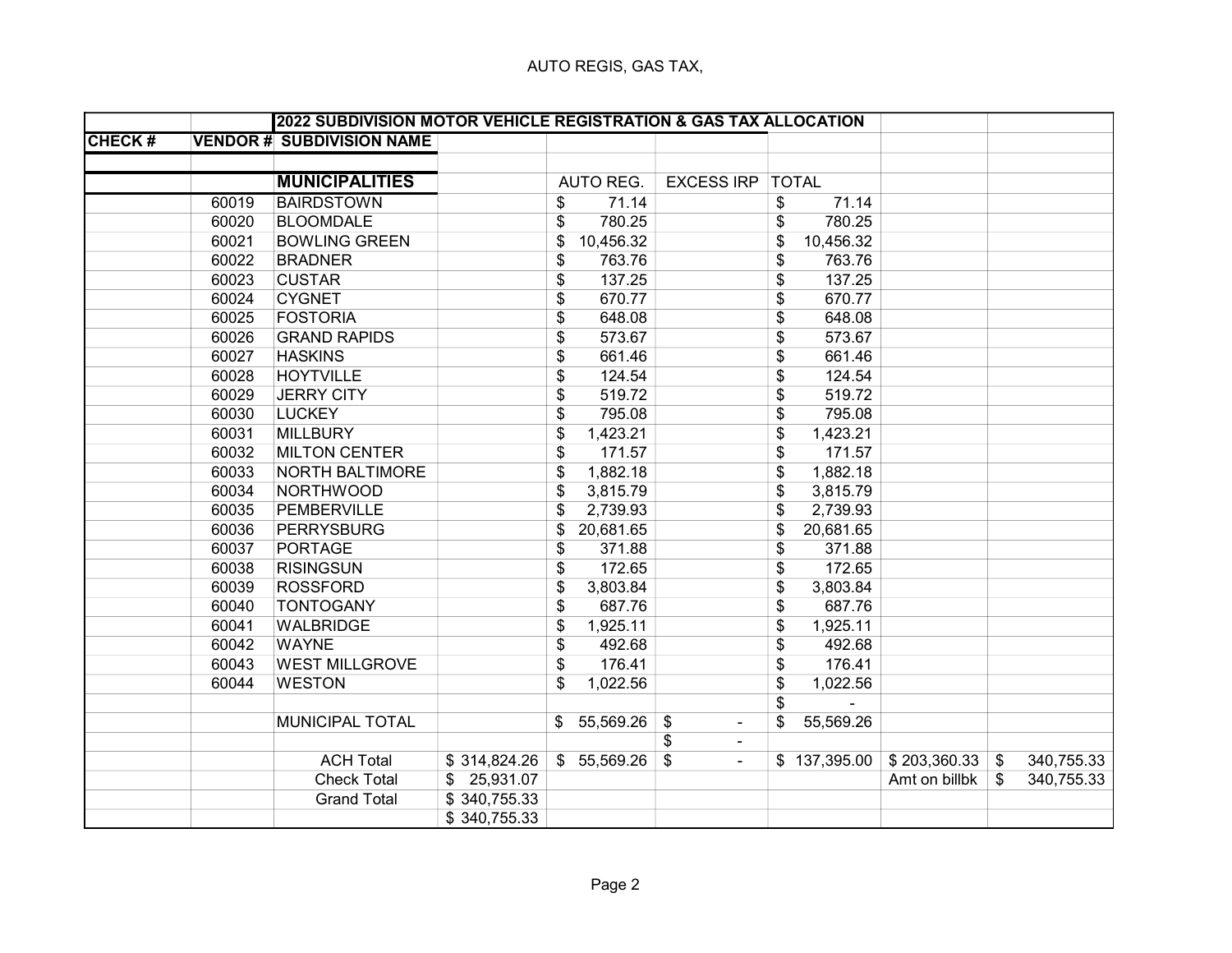|               |                 |                                                          |       | 7068           | 7060                      |                          |                   |                           |             |                                |                 |              |
|---------------|-----------------|----------------------------------------------------------|-------|----------------|---------------------------|--------------------------|-------------------|---------------------------|-------------|--------------------------------|-----------------|--------------|
| <b>MAY</b>    | 2022            | DIVISION MOTOR VEHICLE REGISTRATION & GAS TAX ALLOCATION |       |                |                           |                          |                   |                           |             |                                |                 |              |
|               | <b>COUNTY</b>   | PAY IN AMOUNT                                            | \$    | 68,119.79      | \$257,038.75              |                          |                   |                           |             |                                |                 |              |
|               | <b>TOWNSHIP</b> | PAY IN AMOUNT -                                          | \$    | 48,816.51      | \$197,955.01              |                          |                   |                           |             |                                |                 |              |
|               |                 |                                                          |       | \$116,936.30   | $\overline{$}$ 454,993.76 |                          |                   |                           |             |                                |                 |              |
| <b>CHECK#</b> |                 | <b>VENDOR # SUBDIVISION NAME XTRA CENTS</b>              |       |                | <b>REGULAR</b>            |                          | <b>PERMISSIVE</b> |                           | <b>AUTO</b> | <b>EXCESS</b>                  |                 |              |
|               |                 | <b>TOWNSHIPS</b>                                         |       | <b>GAS TAX</b> | <b>GAS TAX</b>            |                          | <b>AUTO REG</b>   |                           | REGISTRA.   | $\overline{\text{IRP}}$        |                 | <b>TOTAL</b> |
|               |                 |                                                          |       |                |                           |                          |                   |                           |             |                                |                 |              |
|               | 60000           | <b>BLOOM</b>                                             | \$    | 2,569.29       | \$<br>9,496.03            | \$                       | 1,831.00          | \$                        | 2,466.09    |                                | \$              | 16,362.41    |
|               | 60001           | <b>CENTER</b>                                            | \$    | 2,569.29       | \$<br>9,496.03            | \$                       | 1,020.50          | \$                        | 1,769.42    |                                | \$              | 14,855.24    |
|               | 60002           | <b>FREEDOM</b>                                           | \$    | 2,569.29       | \$<br>9,496.03            | \$                       | 1,109.50          | \$                        | 1,606.84    |                                | \$              | 14,781.66    |
|               | 60003           | <b>GRAND RAPIDS</b>                                      | \$    | 2,569.29       | \$<br>9,496.03            | \$                       | 472.25            | \$                        | 794.92      |                                | \$              | 13,332.49    |
|               | 60004           | <b>HENRY</b>                                             | \$    | 2,569.29       | \$<br>9,496.03            | \$                       | 1,017.25          | \$                        | 2,662.25    |                                | \$              | 15,744.82    |
|               | 60005           | <b>JACKSON</b>                                           | \$    | 2,569.29       | \$<br>9,496.03            | \$                       | 632.25            | \$                        | 2,760.47    |                                | \$              | 15,458.04    |
|               | 60006           | <b>LAKE</b>                                              | \$    | 2,569.29       | \$<br>15,942.60           | \$                       | 10,242.25         | \$                        | 2,800.78    |                                | \$              | 31,554.92    |
|               | 60007           | <b>LIBERTY</b>                                           | \$    | 2,569.29       | \$<br>9,496.03            | \$                       | 1,637.25          | \$                        | 2,417.09    |                                | \$              | 16,119.66    |
|               | 60008           | <b>MIDDLETON</b>                                         | \$    | 2,569.29       | \$<br>10,107.59           | \$                       | 5,044.75          | \$                        | 2,270.83    |                                | \$              | 19,992.46    |
|               | 60009           | <b>MILTON</b>                                            | \$    | 2,569.29       | \$<br>9,496.03            | \$                       | 487.50            | \$                        | 2,056.48    |                                | \$              | 14,609.30    |
|               | 60010           | <b>MONTGOMERY</b>                                        | \$    | 2,569.29       | \$<br>9,496.03            | \$                       | 1,621.00          | $\boldsymbol{\mathsf{s}}$ | 2,060.49    |                                | \$              | 15,746.81    |
|               | 60011           | <b>PERRY</b>                                             | \$    | 2,569.29       | \$<br>9,496.03            | \$                       | 1,138.75          | \$                        | 2,764.68    |                                | \$              | 15,968.75    |
|               | 60012           | <b>PERRYSBURG</b>                                        | \$    | 2,569.29       | \$<br>19,968.34           | \$                       | 8,748.75          | \$                        | 3,165.90    |                                | $\overline{\$}$ | 34,452.28    |
|               | 60013           | <b>PLAIN</b>                                             | \$    | 2,569.29       | \$<br>9,496.03            | \$                       | 1,097.75          | \$                        | 1,253.09    |                                | $\overline{\$}$ | 14,416.16    |
|               | 60014           | <b>PORTAGE</b>                                           | \$    | 2,569.29       | \$<br>9,496.03            | \$                       | 1,197.25          | \$                        | 2,356.02    |                                | \$              | 15,618.59    |
|               | 60015           | <b>TROY</b>                                              | \$    | 2,569.29       | \$<br>9,496.03            | \$                       | 2,494.50          | $\boldsymbol{\mathsf{s}}$ | 1,544.80    |                                | \$              | 16,104.62    |
|               | 60016           | <b>WASHINGTON</b>                                        | \$    | 2,569.29       | \$<br>9,496.03            | \$                       | 2,089.75          | \$                        | 1,703.31    |                                | \$              | 15,858.38    |
|               | 60017           | <b>WEBSTER</b>                                           | \$    | 2,569.29       | \$<br>9,496.03            | $\mathfrak{F}$           | 1,091.25          | \$                        | 1,469.03    |                                | $\overline{\$}$ | 14,625.60    |
|               | 60018           | <b>WESTON</b>                                            | \$    | 2,569.29       | \$<br>9,496.03            | \$                       | 648.50            | \$                        | 873.97      |                                | \$              | 13,587.79    |
|               |                 |                                                          |       |                |                           |                          |                   |                           |             |                                |                 |              |
|               |                 |                                                          |       |                |                           |                          |                   |                           |             |                                |                 |              |
|               |                 | <b>TOWNSHIP TOTAL</b>                                    |       | \$48,816.51    | \$197,955.01              | $\overline{\mathcal{L}}$ | 43,622.00         | \$                        | 38,796.46   | \$<br>$\overline{\phantom{a}}$ | \$              | 329,189.98   |
|               |                 |                                                          |       |                |                           |                          |                   |                           |             |                                |                 |              |
|               |                 | <b>ACH</b>                                               |       | <b>CHECK</b>   | <b>TOTAL</b>              |                          |                   |                           |             |                                |                 |              |
| 896           |                 | \$<br>246,771.52                                         |       |                | \$246,771.52              |                          |                   |                           |             |                                |                 |              |
| 897           |                 | \$<br>111,105.99                                         |       | \$19,816.88    | \$130,922.87              |                          |                   |                           |             |                                |                 |              |
|               |                 | $\overline{\$}$<br>357,877.51                            | $\$\$ | 19,816.88      | \$377,694.39              |                          |                   |                           |             |                                |                 |              |